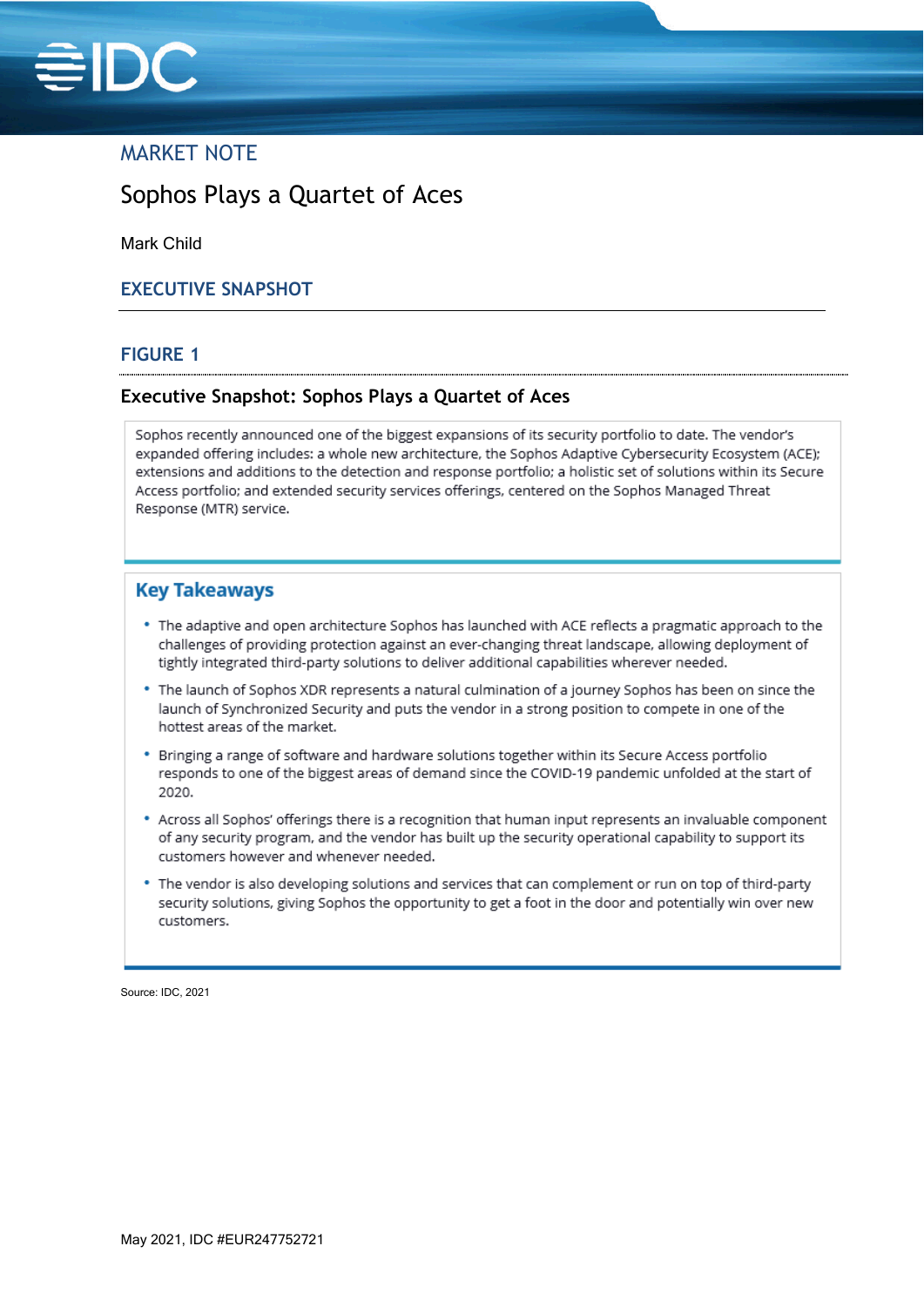### **IN THIS MARKET NOTE**

In May 2021, cybersecurity vendor Sophos announced one of the biggest expansions of its portfolio to date. The announcements covered four major pillars: the launch of the Sophos Adaptive Cybersecurity Ecosystem (ACE); new features for Sophos Endpoint Detection and Response (EDR) and a newly launched Extended Detection and Response (XDR) solution; an expanded Secure Access portfolio; and extended security services offerings, centered on Sophos Managed Threat Response (MTR).

### **IDC'S POINT OF VIEW**

In recent years, IDC has detected a shift in focus from best-of-breed security point solutions to a bestin-platform approach. This responds to the challenges that many organizations face in terms of managing an overpopulated security estate and integrating too many disparate point solutions, all while trying to keep up with digital transformation (DX) and an evolving threat landscape. The benefits of a platform or ecosystem approach include a unified architecture with natively integrated proprietary components, which can be enriched or extended with dedicated offerings from select third parties. Those third-party components, tailored to fit the platform, can then be easily deployed by the customer, integrated through APIs, and rapidly configured to provide cutting-edge security add-ons.

Another fundamental factor is the way in which the arms race between cybercriminals and security vendors has driven shifts in attackers' behavior and how their targets seek to defend themselves. Traditionally, security has been somewhat rigid and mechanical, in the sense that solutions apply security policies according to the configurations set by security administrators. Once those solutions have been deployed, it is often expected that – to a certain extent – they will run themselves, conferring the desired protection. The reality is that as cybercriminals have become more sophisticated and innovative, they are often able to evade defences and persist within corporate networks for a considerable time, "living off the land". This has driven an evolution in the approach of the defenders, who now look to combine security technologies with advanced analytical capabilities and, critically, human intervention in the form of a security operations approach.

## **Sophos Plays Its ACE**

The security ecosystem approach is the path that Sophos has taken. Of course, the vendor already had a robust security portfolio of its own, with key pillars of endpoint and network security bridged by the Sophos Central unified management console, and extended with components for email, web, mobile, and cloud security. The launch of Sophos ACE builds on the vendor's Project Darwin development, which sought to create an adaptive architecture to underpin the entire Sophos ecosystem and drive security operations. There are multiple elements to this.

Underlying the whole of ACE is the Sophos Data Lake, fed by telemetry from a diverse set of software and hardware sources, as well as Sophos' services and threat intelligence feeds. Above this is a threat intelligence layer that includes Sophos Labs and Sophos Security Operations and applies data science and AI to process and analyze the huge volumes of security data and derive context and insights. On top of that sits the Sophos portfolio of software and hardware solutions, as well as services. One of the key endeavors, implicit in the ACE name, is that the insights from the threat intelligence layer be channeled up to the security infrastructure to adapt response accordingly. Speed of response is paramount; hence the vendor has also put a heavy focus on automation.

An important aspect to note is the human element to this. Sophos Labs and Sophos Security Operations each comprise large teams of analysts that conduct advanced threat hunting across thousands of customer environments, as part of the vendor's Managed Threat Response service. That collective and curated threat intelligence is invaluable in guiding responses and adaptation throughout the ecosystem.

Another key characteristic is that Sophos has designed the system to be open. Every single product in the Sophos portfolio is now API-enabled. APIs allow Sophos' customers and partners to develop tools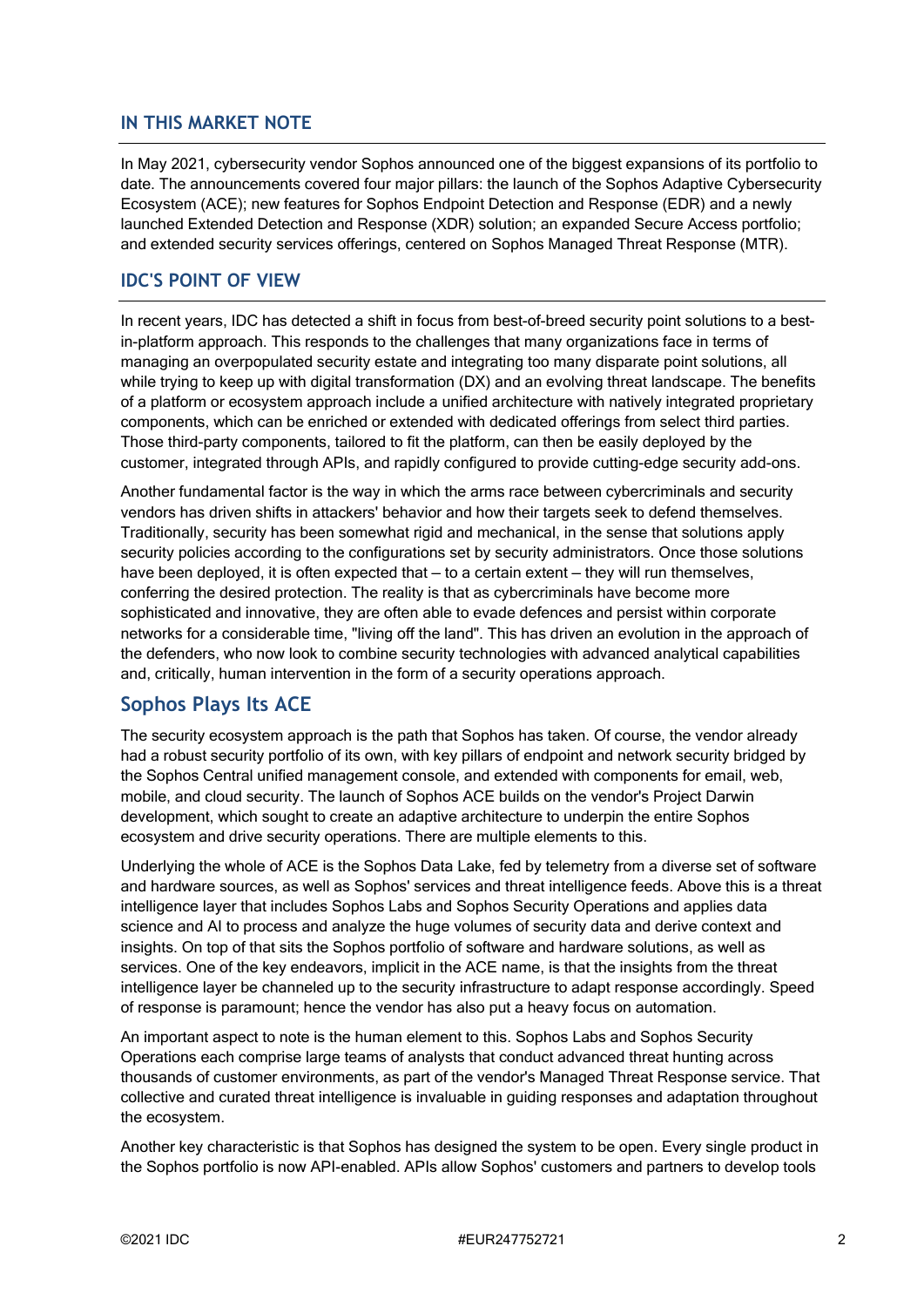and components that integrate with the system and can be managed through the Sophos Central management platform. This could include anything from tools that check device health status or conduct security monitoring and management through to threat hunting tools and threat intelligence and feeds.

Sophos actively seeks to expand this range of extensions through its Sophos Technology Alliances Program. Integrations to date include Splunk, SumoLogic, LogRhythm, Rapid7, ConnectWise, Kaseya, and Aruba. From an ease of use perspective, this open and integrated approach is crucial, enabling security teams to get the benefits of operating all the capabilities they need through a single pane of glass.

## **From EDR and Synchronized Security to XDR**

Another major focal point of Sophos' announcements is in the field of detection and response. The vendor launched an update to its EDR solution, version 4.0. This adds new features such as scheduled queries and reports (the number one addition requested by Sophos' customers) and live query and live response functions for individual devices. EDR 4.0 also allows customers to store data from endpoints and servers in the Sophos Data Lake and access it even when a device is offline (for example, if a device is lost or has been knocked offline by an attack). Data is retained in the data lake for seven days under the standard EDR offering. These developments allow much richer context and insights from Sophos' EDR, increasing customers' ability to detect suspicious activity before it impacts their organization.

Sophos also announced several updates and additions to its core Intercept X endpoint security solution. These included a new IPS Engine to provide additional endpoint protection separately from what is provided by firewalls and an Anti-Malware Scan Interface (AMSI) to protect against malicious or obfuscated scripts. Output from AMSI is sent to Sophos' XDR and managed threat response (MTR) teams for additional investigation to feed detection capabilities. One of the newest additions is a Dynamic Shellcode tool that prevents programs from executing malware in memory, a crucial capability for protecting against remote access trojans (RATs). Finally, the vendor updated its behavioural engine to enhance detection and protection.

Perhaps the biggest development in the detection and response area, however, is the launch of Sophos XDR. In some respects, Sophos predated the XDR market with its Synchronised Security approach, launched in 2015. This sought to derive enriched context and insights from the combination of endpoint and network telemetry via Sophos Central. Other vendors, such as Trend Micro and Palo Alto Networks, stole a march on Sophos by going to market with XDR solutions that drew telemetry from multiple sources.

Sophos is now ready to compete in this burgeoning field, with Sophos XDR, backed by the Sophos Data Lake. Telemetry sources include Intercept X (endpoint), Intercept X for Servers, Sophos Firewall, and Sophos email security. The vendor is also working towards bringing in cloud and mobile data to further enrich its XDR telemetry. Under the XDR offering, data is retained in the data lake for 30 days, as well as for 90 days on the device itself. As with Sophos EDR, this enables the security team to conduct investigations even when a device is knocked offline.

Key capabilities of Sophos XDR include identification of unprotected devices on the network, as well as guest and IoT devices within the company's environment. It also correlates indicators of compromise (IoCs) from multiple sources to identify and neutralize potential threats. Fundamentally, a key requirement for any XDR solution is to enable proactive security and orchestrate responses. Sophos has focused on ensuring that it provides a platform for threat hunting and investigations across different components, while enabling remediation of threats across different products. The vendor expects its XDR to become the basis for security interactions across the whole Sophos ecosystem, including its third-party solution partners.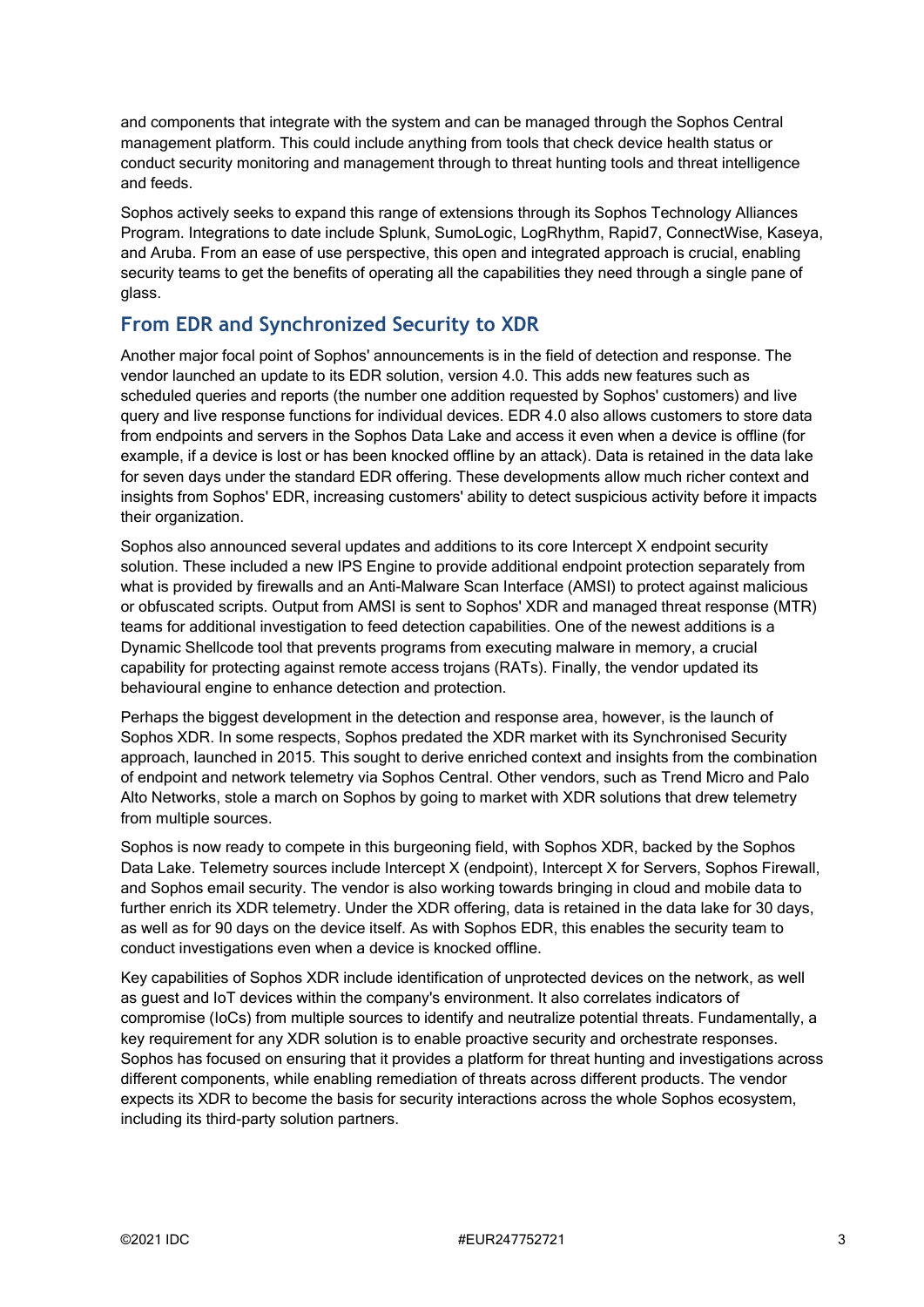## **Addressing Secure Access**

Secure access has become a top priority for all European organizations since the COVID-19 pandemic unfolded in 2020. As noted above, Sophos already had a strong offering in the network security space and is using this to pull together a robust secure access offering.

A key element of this is zero trust network access (ZTNA), through which Sophos will enable end users to securely access to their corporate networks from anywhere, using any device, with all connections monitored through Sophos Central. Sophos ZTNA comprises three main components:

- The ZTNA Client, which will aim to provide a transparent user experience and ensure safe access through monitoring device health, user identity, and Synchronized Security Heartbeat, if the customer has it enabled. The ZTNA Client can be deployed alongside Intercept X or even third-party endpoint solutions. The initial launch will support Windows, with Mac and mobile support on the roadmap.
- The ZTNA Gateway, which is both SW-based and VM-based, for on-premises and cloud environments. The ZTNA Gateway provides continuous verification of device health, enforcement of policies, and shares login and event data with Sophos Central.
- Sophos Central is the vendor's established cloud management platform, which will enable granular access control through the ZTNA Gateway and Client.

Sophos is also expanding access options for its customers with a new range of Switch hardware products, with the vendor's Security Heartbeat feature built in. Security Heartbeat enables network components to communicate with Sophos Central if unexpected system activity is detected, allowing customers to isolate network segments if that behavior is determined to be malicious. As noted above, Sophos ZTNA also uses Heartbeat and can deny access to corporate applications and data if a device is found to be compromised. The combination of network and device access data through Sophos Central ultimately provides more context, more insights, and more control to enable secure access. Finally, the vendor has also re-engineered its XGS Firewall hardware to improve performance and provide scalable architecture, with multiple models available depending on customer needs.

## **Threat Response Services**

Sophos first entered the security services market at the end of 2019, with the launch of its Managed Threat Response (MTR) service. This was enabled through a series of acquisitions during 2019 (Avid Secure, Rook Security, and DarkBytes) that provided capabilities in the fields of telemetry for public cloud environments, managed detection and response (MDR) services, and additional endpoint protection and threat detection tools, along with orchestration capabilities.

Sophos entered the MDR market with a compelling proposition, including elements in its standard tier that are normally found in premium offerings, competitive pricing, and flexible response modes for engagement. The vendor put a strong emphasis on its willingness to conduct threat remediation on behalf of its clients. That offering seems to be paying off: As of May 2021, the vendor has over 3,000 customers for MTR worldwide, making it one of the fastest-growing offerings in the company's history.

Nevertheless, the vendor is not resting on its laurels. Sophos has also launched a service called Rapid Response, which is open to all organizations, regardless of whether they are an existing Sophos customer or not. If a company is struggling to deal with a security incident and needs external assistance, they can engage Sophos to provide an emergency incident response team that will provide immediate assistance to neutralize an active threat.

Sophos Rapid Response comprises three phases. In the initial onboarding and deployment phase, the team deploys Sophos service solutions and begins incident triage and impact assessment. Phase two, neutralization, covers cutting off attacker access and control within the network and ensuring that any data exfiltration has been halted. In phase three, they transition to monitoring mode, which includes delivering a post-incident report and recommendations to improve the customer's security posture and ensure there is no recurrence of the incident. The whole service is managed by a remote team with no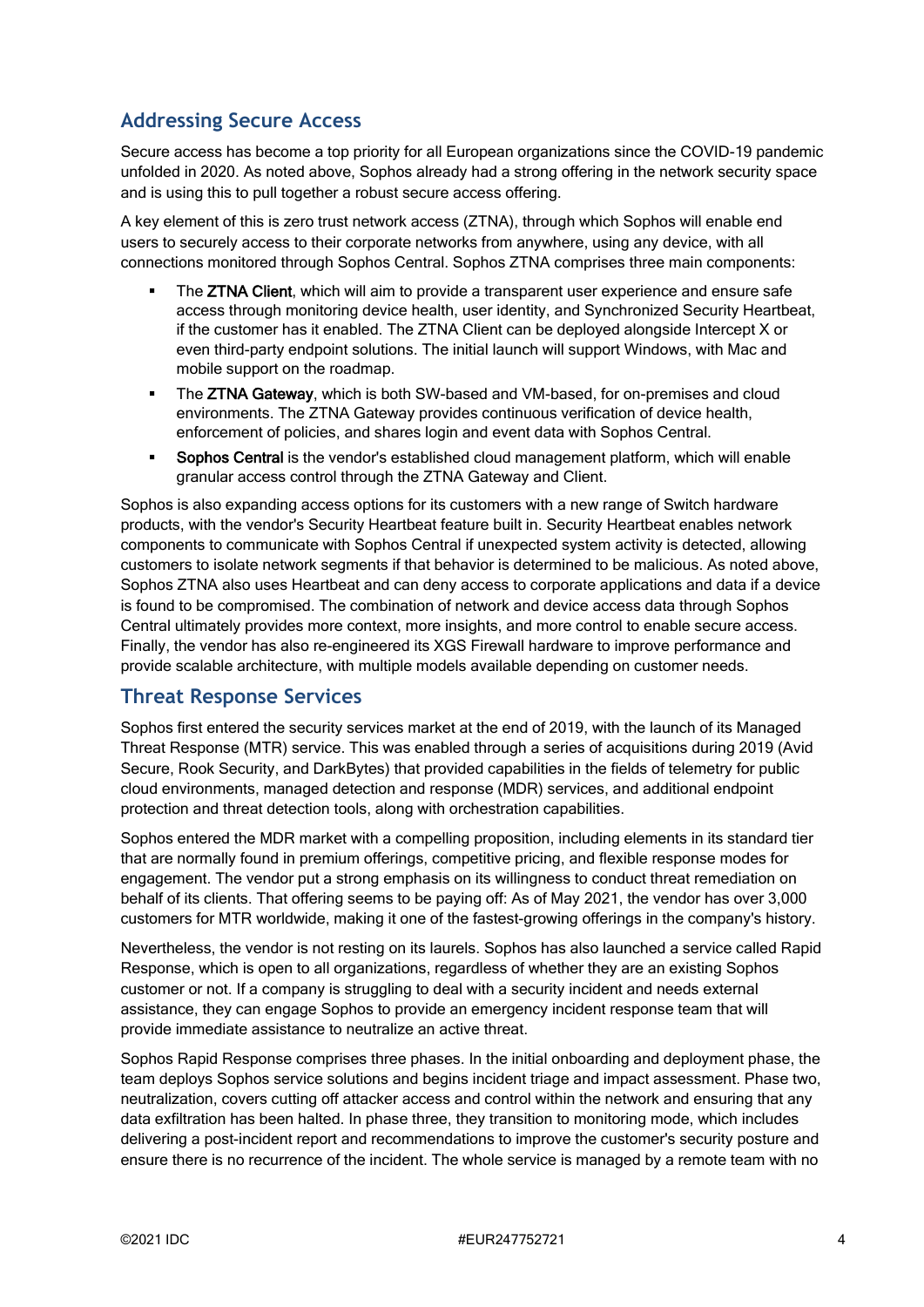requirement for Sophos staffing on the customer's premises. This allows resources from anywhere in the world to be allocated to incidents, with customers getting 24x7 service.

A notable characteristic of Sophos Rapid Response is its fixed term of 45 days, which removes the cost uncertainty associated with some comparable services, wherein the customer does not know how many days or hours it will take to resolve the threat and, consequently, what the ultimate cost will be. Note that there is a further important consideration for companies that engage Rapid Response: In the initial onboarding and deployment phase, it is necessary for Sophos' team to remove any incumbent solutions before deploying Sophos' own tools. Consequently, by the end of the 45 days, the customer needs to make a decision on whether to fully adopt Sophos, re-deploy their previous solution, or take another path altogether. According to the vendor, more than half of clients that have used Rapid Response to date have gone on to take a full Sophos MDR service.

Another addition to Sophos' services portfolio, which will go live in the summer, is Managed Threat Detection (MTD). This service can even be deployed on top of third-party endpoint protection solutions, so a company running, for example, Symantec or McAfee, will be able to deploy Sophos MTD and benefit from the additional protection provided by that service. That includes 24x7 monitoring and investigation, AI-assisted detection and triaging, case validation by security analysts before incidents or alerts are escalated to the customer, and recommendations for addressing the threat.

### **Closing Note**

Sophos has built up a broad and comprehensive portfolio of security software, hardware, and services. However, the vendor emphasizes that organizations do not need to sign up for the entire Sophos portfolio to reap the benefits of its solutions. New customers can simply deploy the Intercept X endpoint security solution or Sophos Firewall and enable Sophos Data Lake and start getting the advanced threat mitigation provided by Sophos' security insights.

The new solutions and services launched in this round of releases considerably expand the protection Sophos can offer to its customers. A few things stand out and are worth mentioning in conclusion:

- The adaptive and open architecture Sophos has launched with ACE reflects a pragmatic approach to the challenges of providing protection against an ever-changing threat landscape, allowing deployment of tightly integrated third-party solutions to deliver additional capabilities wherever needed.
- The launch of Sophos XDR represents a natural culmination of a journey Sophos has been on since the launch of Synchronized Security and puts the vendor in a strong position to compete in one of the hottest areas of the market.
- Across all of its offerings there is a recognition that human input represents an invaluable component of any security program, and Sophos has built up the security operational capability to support its customers however and whenever needed.

### **LEARN MORE**

- Sophos Goes the Extra Mile with New Managed Detection and Response Service (IDC #lcEUR245593319)
- Thoma Bravo Makes Offer to Acquire Sophos: Private Equity Companies Becoming More Invested in Security (IDC #lcUS45610919)
- European Endpoint Security Forecast, 2020–2024 (IDC #EUR145782220)

### **Synopsis**

This IDC Market Note covers Sophos' recent launch of a range of additions and updates to its portfolio, including hardware, software, and services offerings, as well as a whole new platform architecture to enable customers to develop and refine their security as both business processes and the threat landscape evolve.